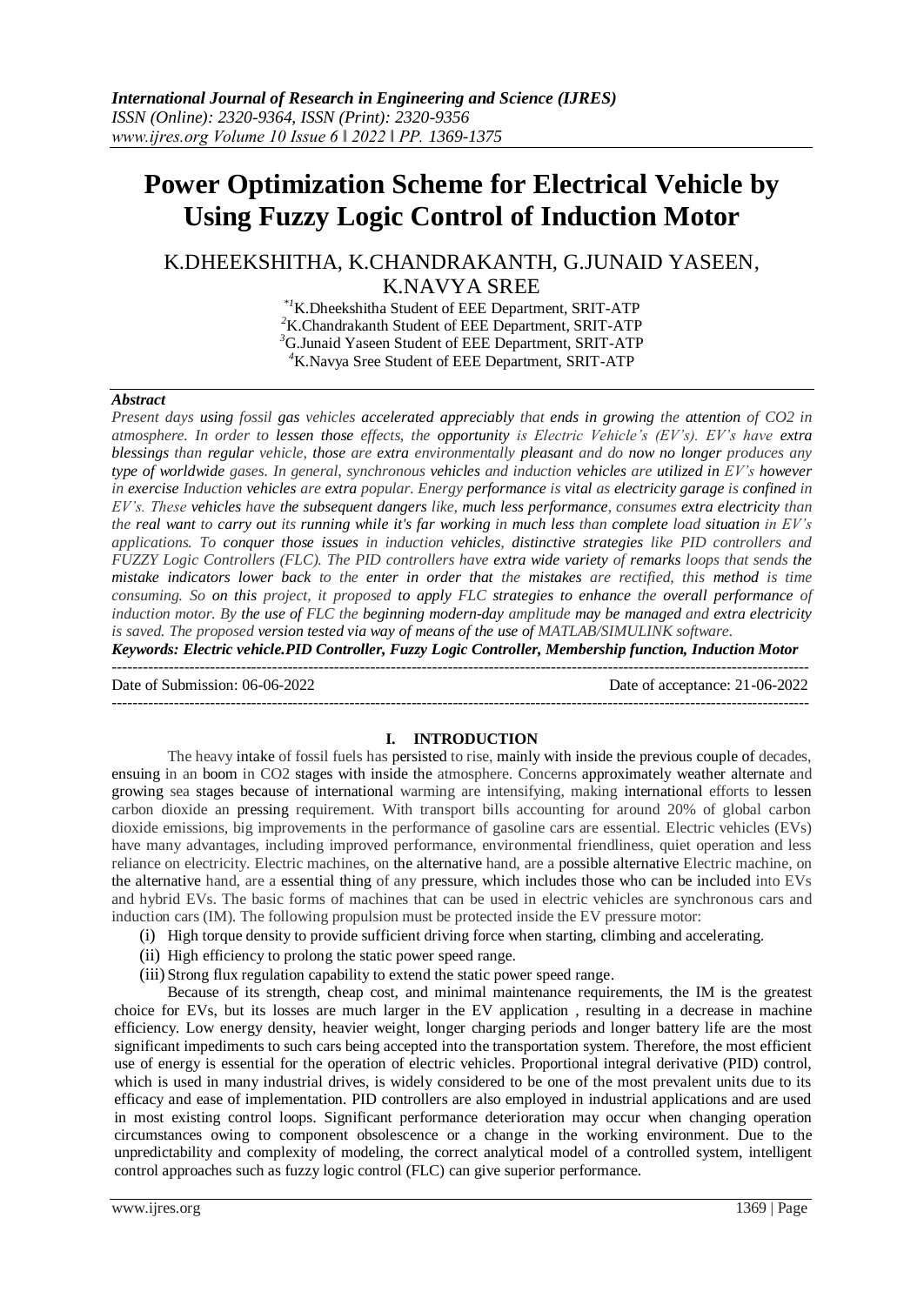Many strategy rules are available in the FLC system that make use of linguistic tags in a more straightforward manner. This method has been employed in a variety of different EV. To begin, there is an electric motor system, in which there is generally just one electrical machine, which is usually a three-phase AC.



**Fig. 2 Induction Motor Control system**



**Fig. 3 Conventional PID controller block diagram**

Here are the main contributions made as a result of this work: At the planned speeds and beyond, the main concern is to reduce the cost of the drive life cycle, and efficiency is an indicator of the cost of energy. The entire drive efficiency has an impact on the inverter's efficiency. The remainder of the paper is laid out as follows: The circuit is described in Section 2, and the control theory is explained in Section 3. Section 4 examines the power losses calculations and the efficiency of the IM drive. The modelling findings are reported in Section 5, the experimental data and the conclusion is made in Section 6.

# **II. CIRCUIT EXPLANATION**

 As depicted in Fig. 1, a battery EV is a self-contained electric vehicle that is made up of three basic components: for starters, an electric motor system, which often consists of a single electric machine, usually a three-part system.

 The gear box and differential connect to the wheel. Second, there's a battery that acts as the power source; energy is chemically; the energy is chemically stored in the battery, which is connected to the gadget by an electrical DC/AC power adapter. Finally, the three-phase frequency and voltage control system, which is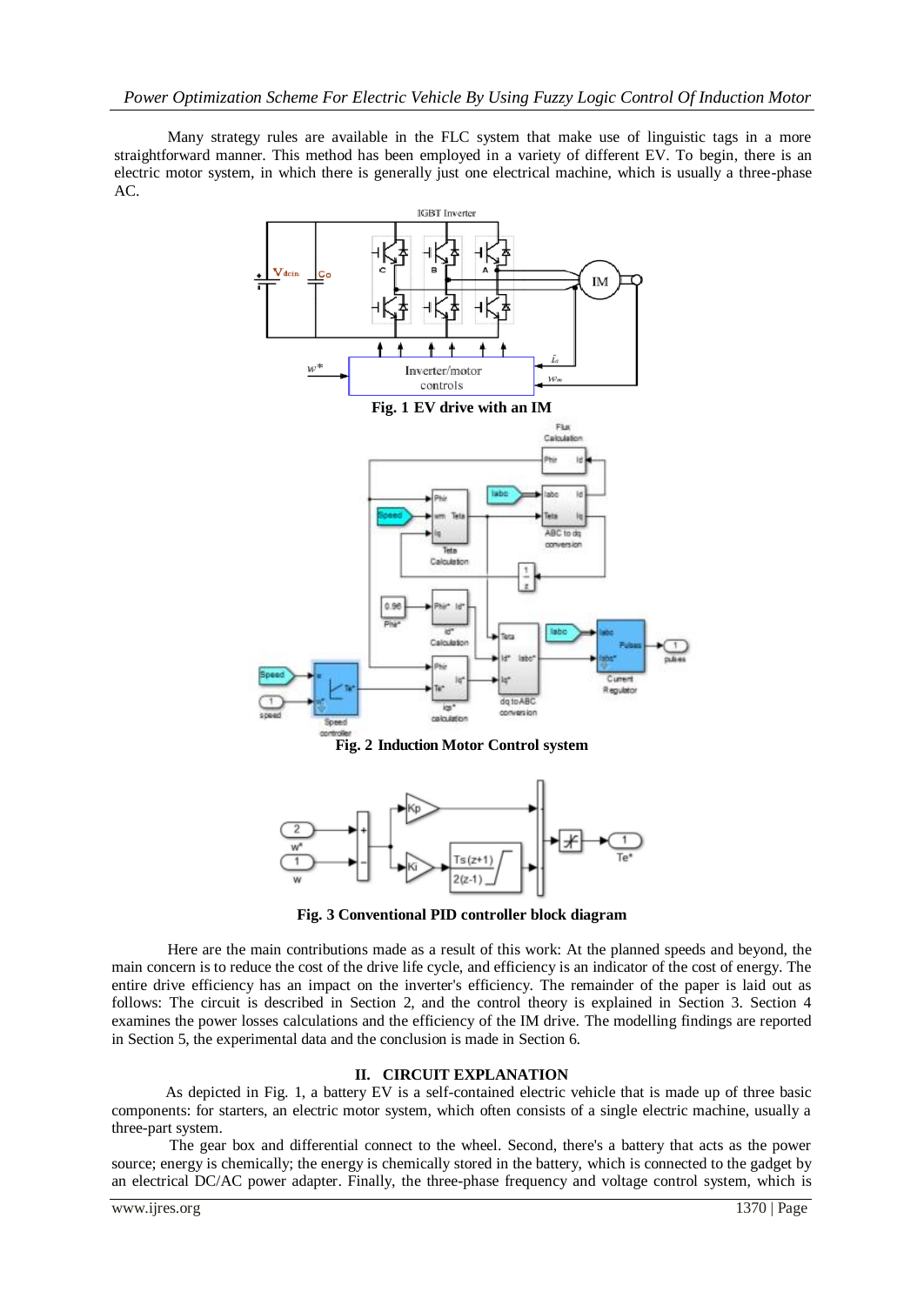connected via the accelerator and/or brake pedals, is applied to the electric machine, based on the present driver's request

 The three-phase electric machine in Fig. 1 supplies traction power to the wheels. The left and right wheels will be torque by a differential with a gear ratio for high-speed adjustment of the electric motor shaft to the low speed of the wheels. An inverter controls the machine's speed by converting the battery voltage DC to three-phase AC electricity. When analyzing the energy consumption of an electric vehicle that is not part of the power chain from the mains to the wheels, it is crucial to take component losses into account. Our commitment is to provide adequate controllers for feedback in order to drive the EV system into the desired functionality. FLC approaches may be used to construct an insufficiently adaptive, flexible, and powerful controller for EV applications.

#### **III. PRINCIPLE OF CONTROLLER**

#### **3.1 Conventional PID control**

In the first design method, a traditional PID controller is provided for applying to an indirect fieldoriented IM in order to regulate its speed and also the beginning scenario is explored The proposed control system incorporates (direct–quadrature–zero) conversion equations and a phase-locked loop algorithm that synchronizes with the utility current regulator, as shown in Fig. 2. The phase currents  $(i_a, i_b, i_c)$  are transformed to a d–q frame from a–b–c coordinates. The following conversions can be used to characterize the components of d–q.:

$$
\begin{bmatrix} i_d \\ i_q \end{bmatrix} = \sqrt{\frac{2}{3}} \begin{vmatrix} \sin(wt) & \sin(wt - \frac{2\pi}{3}) & \sin(wt + \frac{2\pi}{3}) \\ \cos(wt) & \cos(wt - \frac{2\pi}{3}) & \cos(wt + \frac{2\pi}{3}) \end{vmatrix} \times \begin{bmatrix} i_{sa} \\ i_{sb} \\ i_{sc} \end{bmatrix}
$$
 (1)

Oscillation and average components are now included in the active and reactive power calculations. Two outer PID control loops, on the other hand, are used to obtain the average components of the active and reactive power outputs. Figure 3 shows a block schematic of a traditional PID controller. As seen in the conversions, this PID generates active current reference  $(i_d*)$  and reactive current reference  $(i_d*)$ .:

$$
i^*_{d} = k_p (P_{ref} - P) + k_i \int (P_{ref} - P) dt
$$
  
\n
$$
i^*_{q} = k_p (Q_{ref} - Q) + k_i \int (Q_{ref} - Q) dt
$$
 (2)  
\n(3)

Oscillation For the PID controllers used,  $k_p$  is the proportional constant and ki is the fundamental constant.  $P_{ref}$  is the charging power reference, while  $Q_{ref}$  is the reactive power required by the AC source as a reference value. The inner current loop and the outer voltage loop are integrated to provide the control. The current reference is created by comparing the current reference to the actual current in the outer loop, and it is used to regulate the inner loop. Therefore, the internal PID loops are created by comparing the measured line currents of the Park conversion. Operational relations in d - q coordinates are obtained by first summarizing the results ( $e_d$  and  $e_q$ ) by the disengagement circumstances and then normalizing them by the DC voltage.

$$
\begin{bmatrix} i_d \\ i_q \end{bmatrix} = \frac{1}{v_{dc}} \begin{vmatrix} e_d + v_d + 3wL \times i_q \\ e_q + v_q - 3wL \times i_d \end{vmatrix}
$$
 (4)

The duty ratios in (a–b–c) frame coordinates may be obtained via an inverse matrix transformation, which can be represented as follows. Exact continuous control rule.

$$
\begin{bmatrix} D_a \\ D_b \\ D_c \end{bmatrix} = \sqrt{\frac{2}{3}} \begin{vmatrix} \sin(wt) & \cos(wt) \\ \sin(wt - \frac{2\pi}{3}) & \cos(wt - \frac{2\pi}{3}) \\ \sin(wt + \frac{2\pi}{3}) & \cos(wt + \frac{2\pi}{3}) \end{vmatrix} \times \begin{bmatrix} d_a \\ d_q \end{bmatrix}
$$
(5)

#### **3.2 Explanation of FLC**

Controlling this problem remains a difficult challenge due to the nonlinear properties of AC motors, especially the squirrel cage induction motor (SCIM), because numerous parameters (most notably rotor resistances) fluctuate with operating circumstances. For EV applications, traditional control technology (PID) needs to be replaced by efficient intelligent FLC. Here are the most important factors to consider when designing a fuzzy system.

- (i) Creation of fuzzy rules produced by professionals in the field for various control challenges
- (ii) Select and adjust membership features;
- (iii) Selecting the scaling factors.

 The basic FLC was designed for EV applications in the second design approach, and it serves as a form of variable structure control unit that is well established for stability and endurance. A typical FLC is seen in Figure 4. Using the mathematical concept known as fuzzy logic, a novel way to improving adjustable speed drive voltage, frequency, and current regulation is offered. It may be used to solve difficulties in EV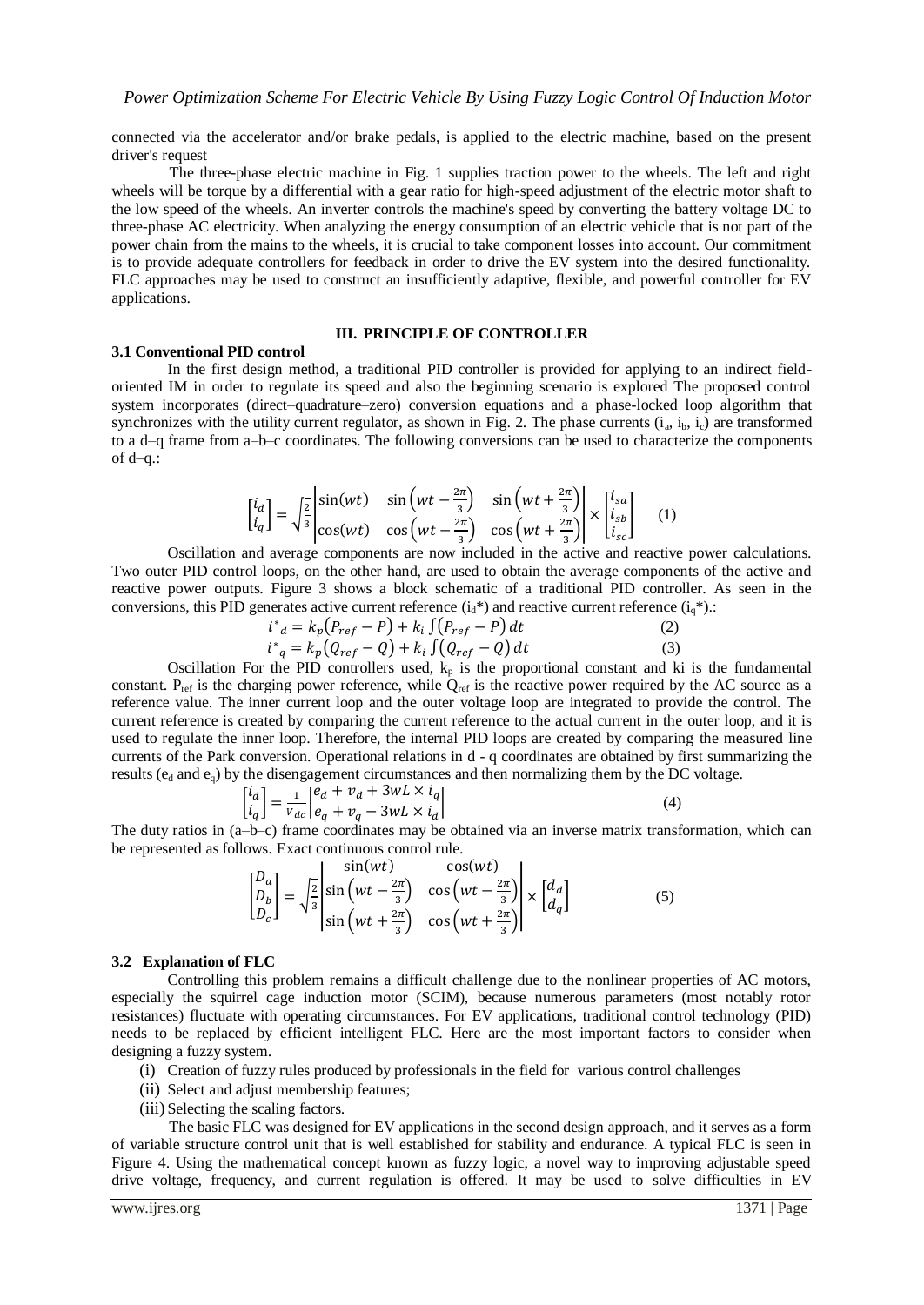applications where nonlinearity and its dynamic nature render traditional control approaches ineffective. This sort of difficulty has all of the features of motor control.

#### **3.3 Speed control IM by using FLC**

*e*

In the instance of motor speed control, FLC requires two input variables: the motor speed error  $(w_0)$ and its derivative, which reflects the speed variation error  $(w_e)$ . The following is a description of speed error and speed variation error.

Where 
$$
w^*_{ref}
$$
 and  $w_{act}$  denote the reference motor speed and the actual/or measured motor speedrespectively  
\n
$$
\frac{dwe}{dt} = \frac{\Delta we}{Ts}
$$
\n(6)

Where  $w *_{ref}$  and  $w_{act}$  respectively indicate the reference speed of the motor and the actual speed measured of the motor::

$$
\Delta u = \Delta t^* = k_1 \cdot we + k_2 \cdot \Delta we \tag{8}
$$

Where k1 and k2 denote the system's current and prior states, respectively. The universe of discourse is defined on the normalized domain [1, 1] in all membership functions of the controller inputs, i.e. we and we, and the output, i.e. u, as illustrated in Fig. 5. The fuzzy logic membership functions have been partitioned using five membership functions (MF) for the inputs and five MFs for the output fuzzy sets as shown in Fig.5.To relate two input variables to one output variable, a Mamdani fuzzy inference system is used in this system. The two input variables are the errors (we), which are the differences between the desired (set-point) and measured speed, and the change of error (Δ*we*). The scale factors Ge, Gde and Gu, in Fig.4, which perform the normalization process and demoralization of the specific variables of a conventional control gain.

When Ge, Gde, and Gu are the error measure, error variation, and FLC output factors, respectively, the value of these measurement factors is based on the initial error. As shown in Fig. 5, limited models are used to decrease the error and fluctuation in the error between (1, 1) the FLC input and output functions, while the FLC rules are recorded in Table 1. This feature suggests that instead of using NB, NS, Z, PS, and PB to represent negative big, negative small, zero, positive small, and positive large, you may use interpolation of the basic table of rules to produce a more Asymmetrical triangles with an equal base.

As illustrated in Table 1, each variable has five fuzzy subsets, resulting in 25 potential rules, the most common of which is: 'If e is NB and de is PB, then u is Z.' Because the perturbation technique changes the motor speed and output power, speed correction control is required. The motor output rotor speed should be kept as constant as possible.. As illustrated in Table 1, each variable has five fuzzy subsets, resulting in 25 potential rules, the most common of which is: 'If e is NB and de is PB, then u is Z.'



**Figure 4: Construction of the fuzzy controller**



**Figure 5: Membership function of FLC (we), (Δwe), (Δu**

| Table 1: Rules of the FLC |    |    |    |    |    |  |
|---------------------------|----|----|----|----|----|--|
| ∆we                       | we |    |    |    |    |  |
|                           | VР |    |    |    |    |  |
| NB                        | NB | NB | NS | NS |    |  |
| NS                        | NB | NS | NS |    | PS |  |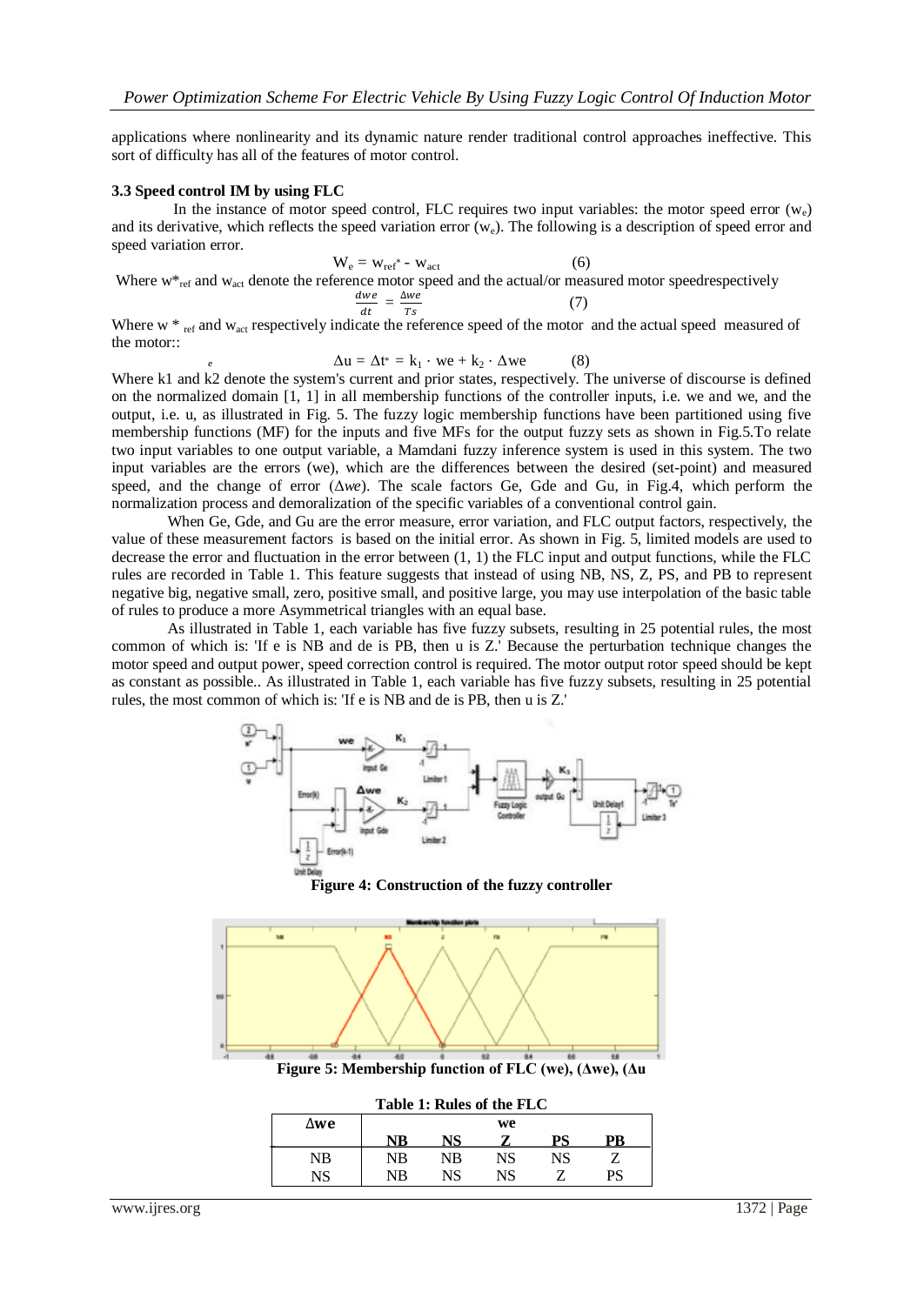

**Figure 6: MATLAB model of three-phase IM**

# **IV. POWER LOSS CALCULATIONS AND EFFICIENCY OF IM DRIVE**

 To validate the measured efficiency, the following power losses of the suggested control strategy at full load for a worst-case scenario are computed.

# **4.1 Parameters**

 Table 2 provides all of the supplied and derived parameters in this section. The parameters are taken from the data sheets usual values. Following that, some computed parameters will be displayed, with stray losses in being minimal.

#### **4.2 Losses of input power**

 PID draws 62.6 A at 0.85 PF trailing for three-phase IM, whereas FLC draws 60 A at 0.85 PF lagging for FLC. The losses in input power can be calculated as follows:

$$
P_{in} = 3 V_L I_L \cos \theta
$$
  
= 3 V<sub>p</sub> \Box l<sub>p</sub> \Box \cos \theta (9)

#### **4.3 Air-gap losses**

 The copper losses in the stator are 2 kW, and the core losses are 1.8 kW, both of which are taken into account. The power losses in the air gap may be calculated as follows:

$$
P_{AG} = P_{IN} - (P_{SCl} + P_{Core}) = P_{Conv} + P_{RCL}
$$
 (10)

| Item                            | Symbol           | Value        |
|---------------------------------|------------------|--------------|
| voltage (line-to-line)          | И.               | 460 V        |
| frequency                       | F                | $60$ Hz      |
| number of poles                 | P                | 4            |
| power factor                    | PF               | 0.85 lagging |
| three-phase IM is drawing (PID) | $I_L$            | 62.6 A       |
| three-phase IM is drawing (FLC) | $I_L$            | 60A          |
| stator copper losses (PID)      | $P_{\text{SCL}}$ | $2$ kW       |
| stator copper losses (FLC)      | $P_{\text{SCL}}$ | 1.8 kW       |
| rotor copper losses (PID)       | $P_{\text{RCL}}$ | 700 W        |
| rotor copper losses (FLC)       | $P_{\rm RCL}$    | 500 W        |
| core losses                     | PCORE            | 1.8 kW       |
| friction and windage losses     | F&W              | 600 W        |

|  | Table 2: Given and calculated parameters |  |
|--|------------------------------------------|--|
|  |                                          |  |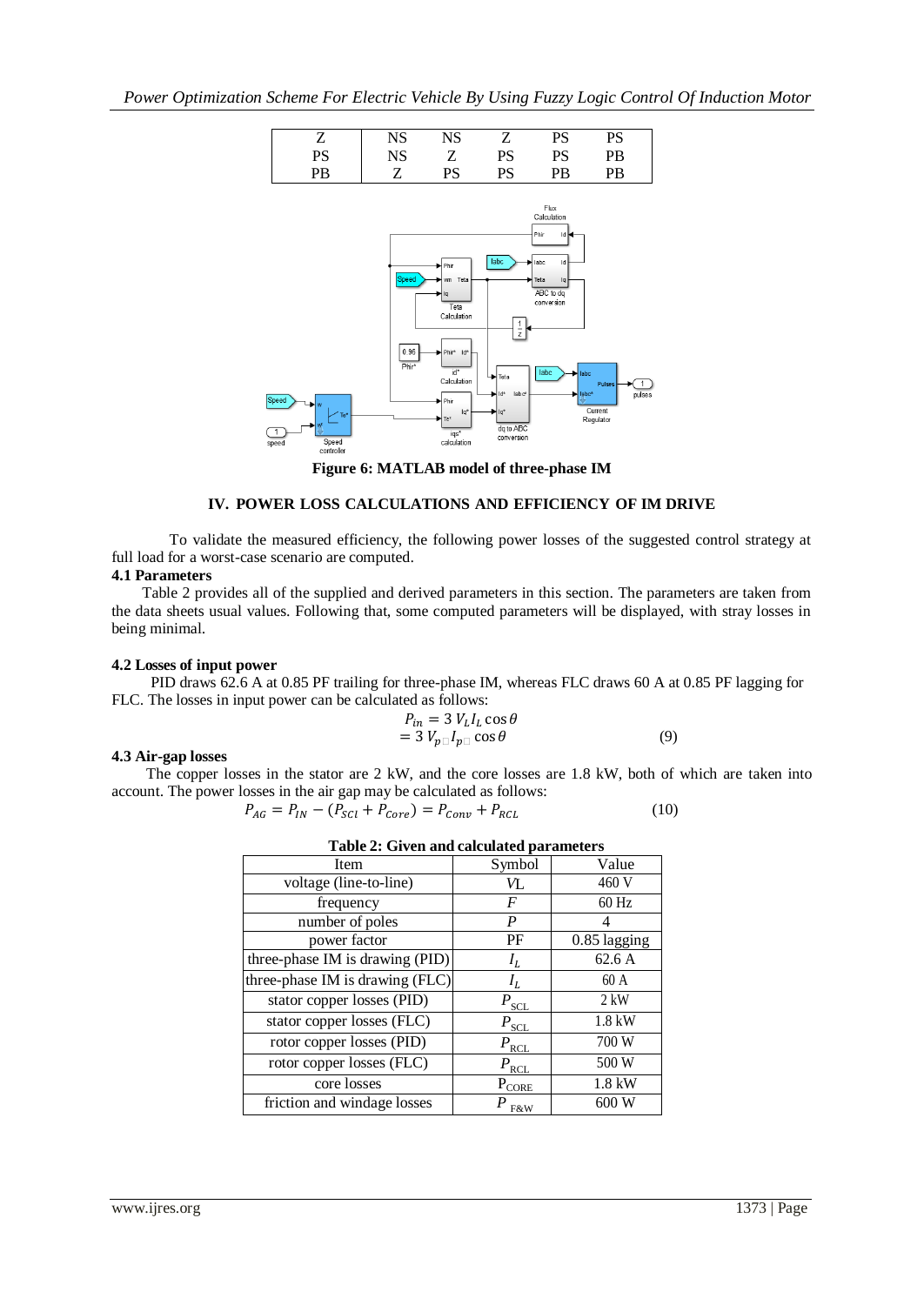| Table 5. Comparision of TTD and FLC |                                                                                                  |            |           |  |  |  |
|-------------------------------------|--------------------------------------------------------------------------------------------------|------------|-----------|--|--|--|
| Item                                | Formulae                                                                                         | <b>PID</b> | FLC       |  |  |  |
| <b>Input Power</b>                  | $P_{In} = \sqrt{3} \times V_L I_L \cos \theta$<br>$= 3 \times V_{P} \cap I_{P} \cap \cos \theta$ | 42.3947KW  | 40.6339KW |  |  |  |
| Air gap losses                      | $P_{AG} = P_{In} - (P_{SCL} + P_{Core})$                                                         | 38.5947KW  | 37.0339KW |  |  |  |
| Converted power<br>losses           | $P_{Conv} = P_{AG} - P_{RCL}$                                                                    | 37.893KW   | 36.5339KW |  |  |  |
| <b>Output Power</b>                 | $P_{OUT} = P_{Conv} - (P_{F&W})$<br>$-P_{stray}$ )                                               | 37.295KW   | 35.934KW  |  |  |  |
| Efficiency                          | $\eta = \frac{P_{OUT}}{P_{In}} \times 100$                                                       | 87.97%     | 88.43%    |  |  |  |

#### **Table 3: Comparision of PID and FLC**

# **4.4 Converted power losses**

To calculated power converted, the only rotor copper losses are 700 W, is that taken into consideration. The converted power lossescan be estimated as

$$
P_{CONV} = 3I_2 \frac{R_2 (1 - S)}{S}
$$
  
= (1 - S)P<sub>AG</sub> (11)

# **4.5 Output power losses**

The calculation assumes no stray losses, thus the friction and windage losses are 600 W, which is what is taken into account. Table 3 shows how output power losses can be calculated.

$$
P_{Out} = P_{Conv} - \left(P_{f\&w} + P_{Stray}\right) \tag{12}
$$

When the IM performs at its best, the energy efficiency rises. The proposed rules produce a worthy performance when compared to the results produced by the controller adjusted utilising certain known tuning rules.

# **V. SIMULINK RESULTS**

Simulink and power sum toolboxes of MATLAB software are used in the simulation, where two cases have been considered as shown in Fig. 6. In the first case study, a 50 hp IM is powered using a PID controller. Three-phase voltage and current are measured and planned in the first 5 s of operation. Also, the probe is made in the acceleration curve and the resulting torque. In the second case, the motor itself is operated using FLC. PID controller response is compared with the FLC response and the results are shown inFigs. 7-9.





**Figure 8:** *Simulation response of PID and FLC for rotor speed (rpm)*